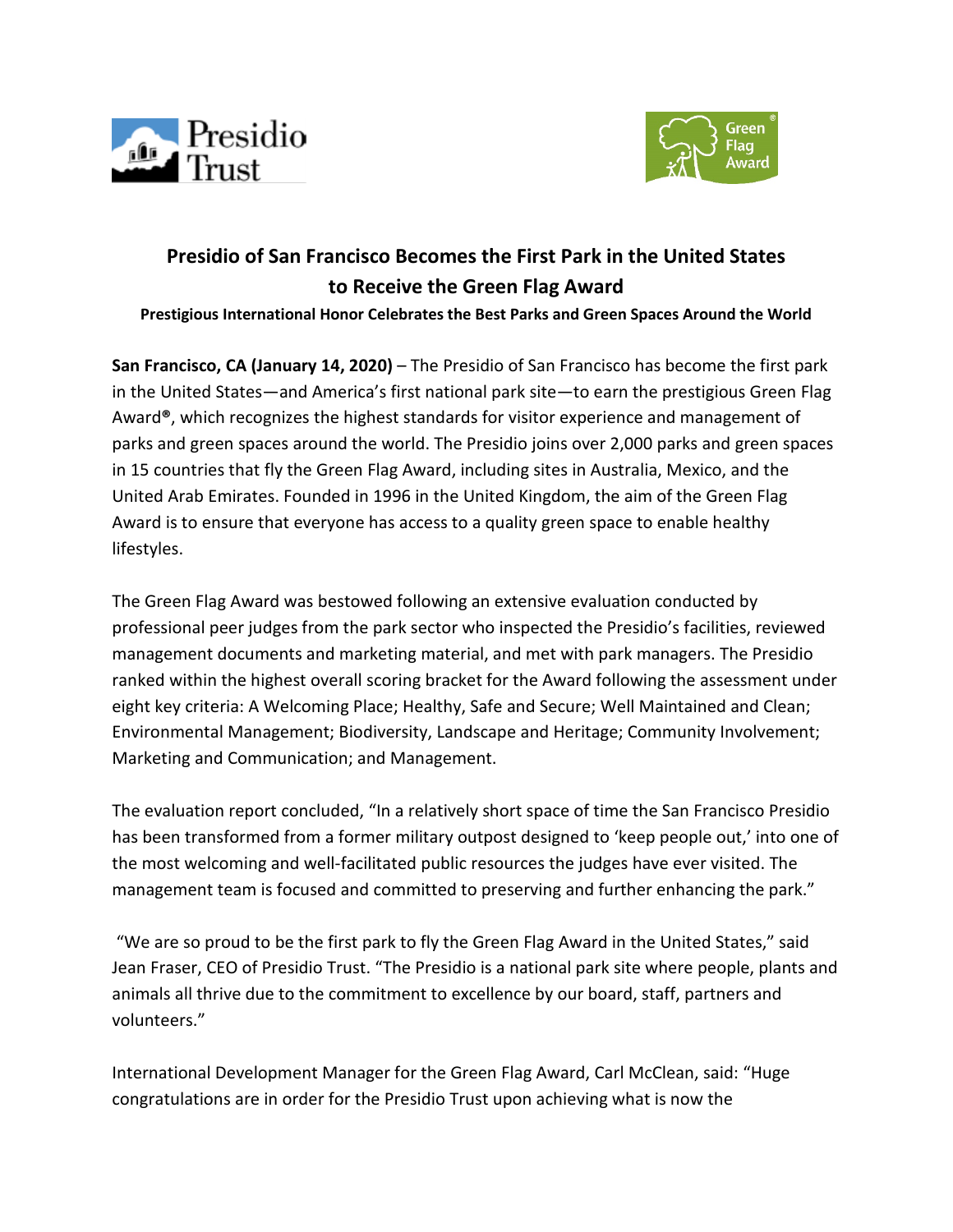internationally recognized standard for parks and green spaces. We are delighted that such an iconic and innovative park has set the benchmark for others in the United States to follow."

The Presidio of San Francisco is at the center of the Golden Gate National Recreation Area, the most visited national park in America. The park welcomes more than 7.5 million visitors each year. It is managed by the Presidio Trust, a small federal agency that transformed the 1,480-aces at the Golden Gate Bridge from a U.S. Army post to a national park site, in partnership with the National Park Service. The Presidio also receives essential support from America's most successful national parks friends group, the Golden Gate National Parks Conservancy. The Presidio celebrated 25 years as a national park site in October 2019.

The Green Flag Award judges acknowledged in their review: "The Presidio's journey would most certainly not have been possible without the complex collaboration between the Presidio Trust, National Park Service, and Golden Gate National Parks Conservancy. Also, the expertise and commitment of the management, operational teams and volunteers all work in forward motion to curate this fantastic resource for the local and international community."

Examples of Green Flag Award parks are: Al Ain Oasis in the United Arab Emirates, a UNESCO World Heritage Site; St. Stephen's Green in Dublin, Ireland; Centennial Parklands in Sydney, Australia and Parque Fundidora, in Monterrey, Mexico. Publicly accessible spaces like city and state parks, neighborhood parks, botanic gardens and historic gardens, nature reserves, and university campuses among others, are eligible. To see a full list of Green Flag Award winners, visit:<http://www.greenflagaward.org/award-winners/>

## **About the Presidio and the Presidio Trust**

The Presidio Trust is a federal agency that manages the Presidio of San Francisco, a national park at the heart of the 82,000-acre Golden Gate National Recreation Area. In partnership with the National Park Service and the non-profit Golden Gate National Parks Conservancy, the Presidio Trust brings alive the park's historic, natural, and recreational assets for the inspiration, education, health, and enjoyment of all people at no cost to taxpayers. Spanning nearly 1,500 acres in a spectacular setting at the Golden Gate, the Presidio is defined by its history, spectacular views, natural habitats, and beautiful open spaces. It is home to 3,000 residents and 200 tenant organizations, many of which welcome and serve the public. Learn more at [www.presidio.gov.](http://www.presidio.gov/)